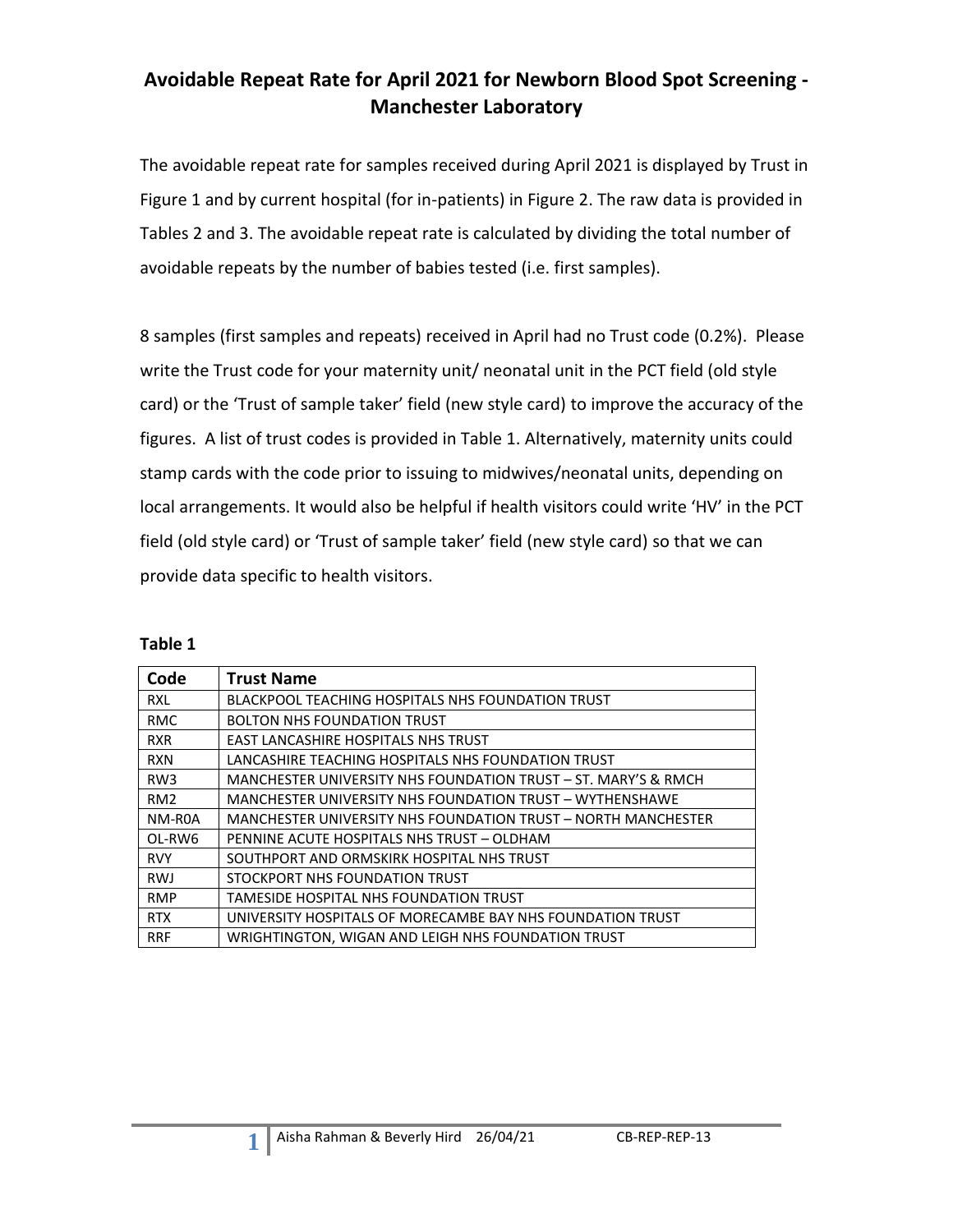#### **Figure 1 - Avoidable repeats by Trust**

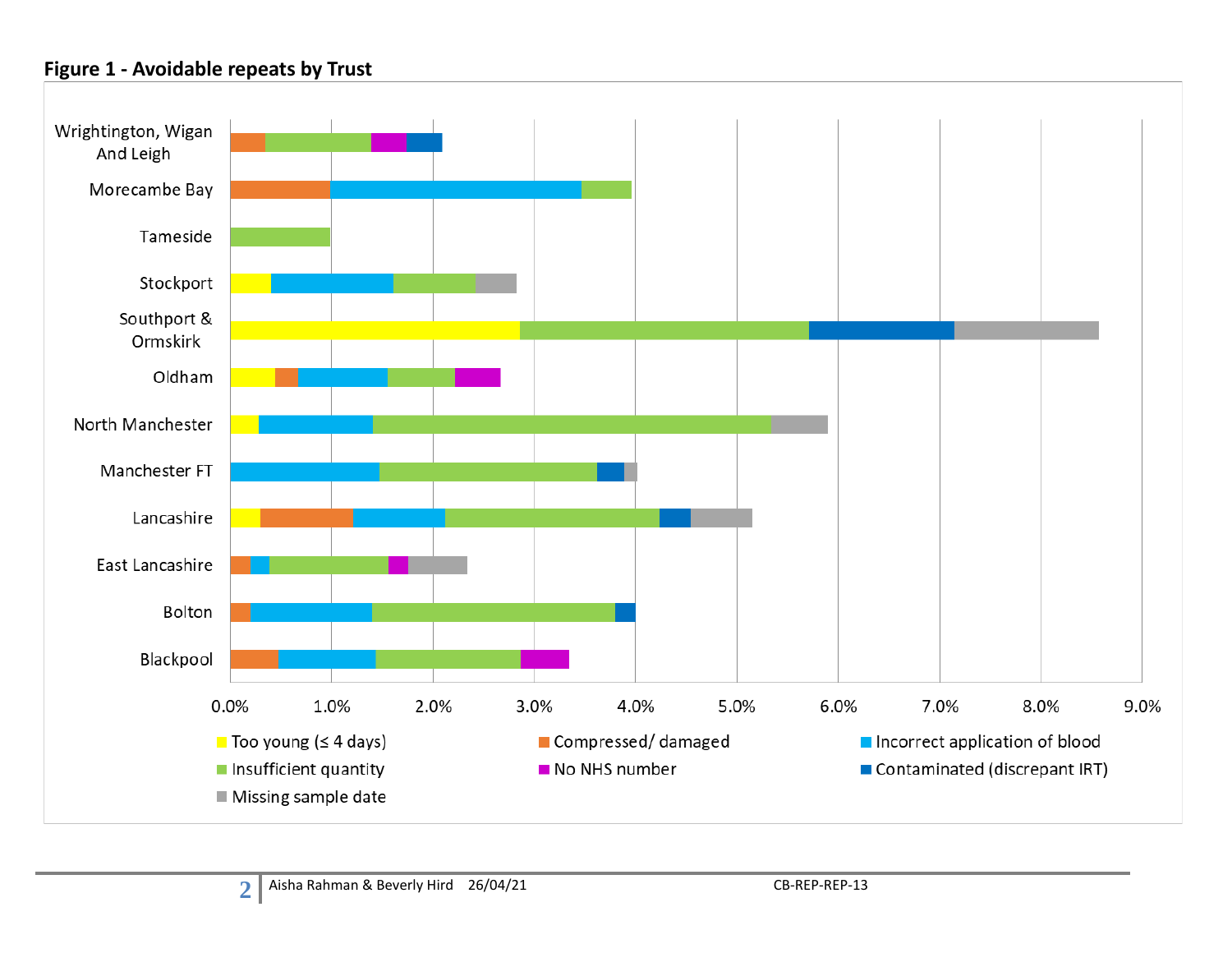

**Figure 2 - Avoidable repeats by current hospital (in-patients)**

There were no avoidable repeats for Blackpool, Furness, North Manchester, RAEI and Lancaster. Royal Blackburn and RMCH: Each had 1 avoidable repeat from 2 samples collected (AR Rate 50%), therefore too high to plot on the graph.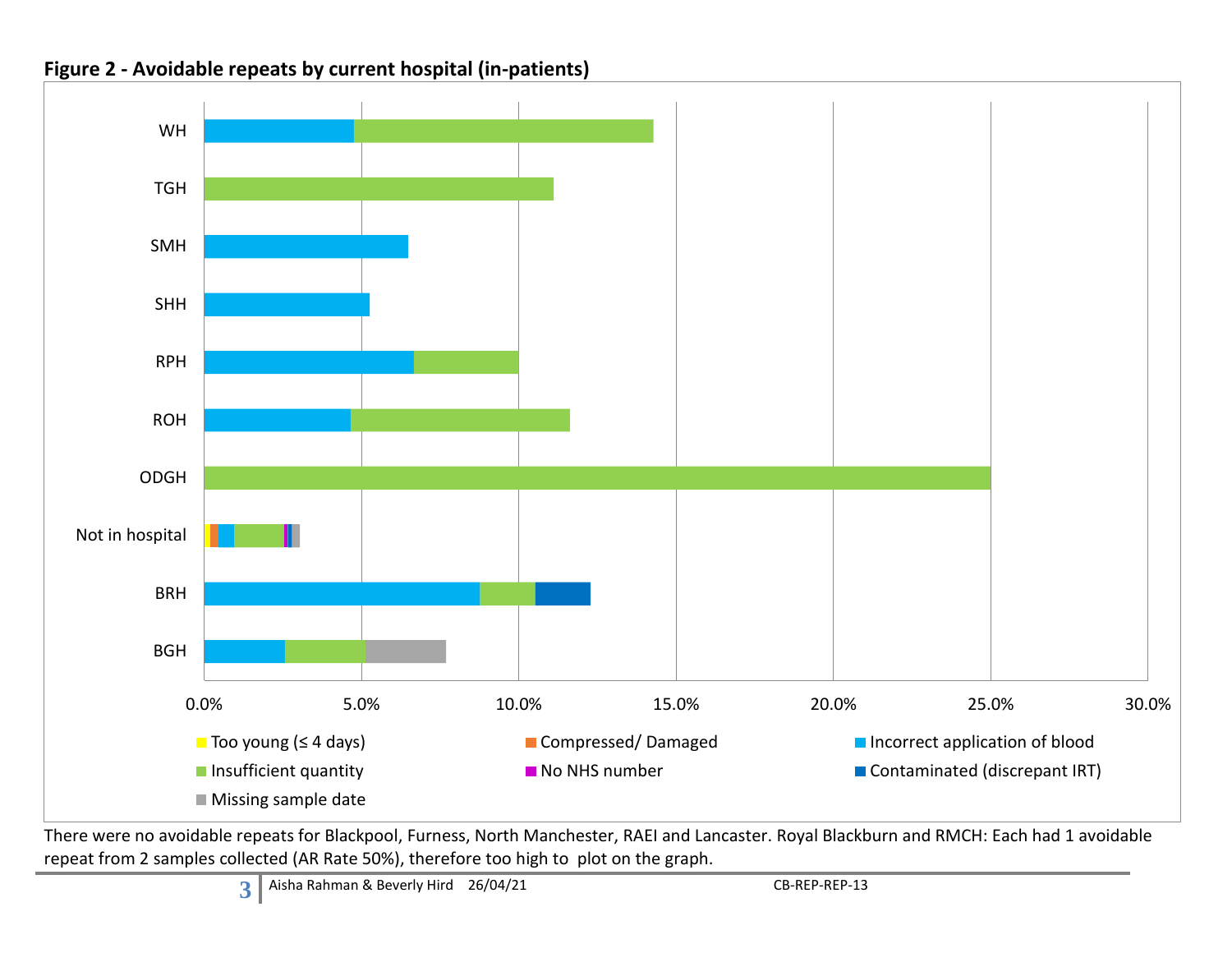# **Table 2 – Avoidable repeats by Trust for April 2021**

| <b>Row Labels</b>                            | <b>Number of first</b><br>samples<br>received/<br>babies tested | Too soon after<br>transfusion<br>$(72 hours)*$ | Too young for<br>reliable<br>screening<br>(≤ 4 days) | Bloodspot<br>in transit | <b>Bloodspot</b><br>damaged | Expired<br>card | Incorrect<br>card damaged   compressed/   bloodspot   application of<br>blood on card | quantity | Insufficient   >14 days in<br>transit | <b>No NHS</b><br>number | Contaminated<br>(discrepant<br>IRT) | Missing<br>sample<br>date | <b>DOB</b><br>missing | Number of<br>Avoidable<br>Repeat<br><b>Requests</b> | Avoidable<br>Repeat<br><b>Requests</b><br>Rate |
|----------------------------------------------|-----------------------------------------------------------------|------------------------------------------------|------------------------------------------------------|-------------------------|-----------------------------|-----------------|---------------------------------------------------------------------------------------|----------|---------------------------------------|-------------------------|-------------------------------------|---------------------------|-----------------------|-----------------------------------------------------|------------------------------------------------|
| Blackpool Teaching Hospitals NHS FT          | 209                                                             | $^{\circ}$                                     | $\Omega$                                             | $\Omega$                |                             | $\Omega$        | $\mathcal{P}$                                                                         | 3        | $\Omega$                              |                         | $\Omega$                            | $\Omega$                  | $\Omega$              |                                                     | 3.3%                                           |
| <b>Bolton NHS FT</b>                         | 500                                                             | $\mathbf 0$                                    | 0                                                    | $\Omega$                |                             | $\Omega$        | h                                                                                     | 12       |                                       |                         |                                     |                           | $\Omega$              | 20                                                  | 4.0%                                           |
| East Lancashire Hospitals NHS Trust          | 513                                                             |                                                | $\Omega$                                             | $\Omega$                |                             | $\Omega$        |                                                                                       | 6        | $\Omega$                              |                         |                                     |                           | $\Omega$              | 12                                                  | 2.3%                                           |
| Lancashire Teaching Hospitals NHS FT         | 330                                                             | $\mathbf 0$                                    |                                                      | $\Omega$                | 3                           | $\Omega$        | 3                                                                                     | ⇁        | $\Omega$                              |                         |                                     |                           | $\Omega$              | 17                                                  | 5.2%                                           |
| Manchester University NHS FT                 | 746                                                             | $\Omega$                                       | $\Omega$                                             | $\Omega$                | 0                           | $\Omega$        | 11                                                                                    | 16       | $\Omega$                              |                         |                                     |                           | $\Omega$              | 30                                                  | 4.0%                                           |
| North Manchester (MFT)                       | 356                                                             | $\mathbf 0$                                    |                                                      | $\Omega$                |                             | $\Omega$        |                                                                                       | 14       |                                       |                         |                                     |                           | $\Omega$              | 21                                                  | 5.9%                                           |
| Not Stated                                   | 8                                                               | $\Omega$                                       | $\Omega$                                             | $\Omega$                |                             | $\Omega$        | $\Omega$                                                                              | 0        | $\Omega$                              |                         |                                     |                           | $\Omega$              | $\mathbf{0}$                                        | 0.0%                                           |
| <b>Health Visitor</b>                        | 29                                                              | $\Omega$                                       | $\Omega$                                             | $\Omega$                |                             | $\Omega$        | $\Omega$                                                                              |          |                                       |                         |                                     |                           | $\Omega$              |                                                     | 3.4%                                           |
| Oldham (Pennine Acute Hospitals NHS Trust)   | 450                                                             | $\overline{2}$                                 | $\overline{2}$                                       | 0                       |                             | $\Omega$        |                                                                                       | 3        | $\Omega$                              |                         | $\Omega$                            | $\Omega$                  | $\Omega$              | 12                                                  | 2.7%                                           |
| Southport & Ormskirk Hospital NHS Trust      | 70                                                              | $\Omega$                                       |                                                      | $\Omega$                |                             | $\Omega$        | $\Omega$                                                                              |          |                                       |                         |                                     |                           | $\Omega$              | $\mathbf{6}$                                        | 8.6%                                           |
| <b>Stockport NHS FT</b>                      | 248                                                             | $\Omega$                                       |                                                      | $\Omega$                |                             | $\Omega$        |                                                                                       | $\sim$   |                                       |                         |                                     |                           | $\Omega$              |                                                     | 2.8%                                           |
| Tameside And Glossop Integrated Care NHS FT  | 203                                                             | $\Omega$                                       | $\Omega$                                             | $\Omega$                |                             | $\Omega$        | $\Omega$                                                                              |          |                                       |                         | $\Omega$                            |                           | $\Omega$              | $\overline{2}$                                      | 1.0%                                           |
| University Hospitals of Morecambe Bay NHS FT | 202                                                             | $\Omega$                                       | $\Omega$                                             | $\Omega$                | $\overline{2}$              | $\Omega$        |                                                                                       |          | $\Omega$                              |                         | $\Omega$                            | $\Omega$                  | $\Omega$              | 8                                                   | 4.0%                                           |
| Wrightington, Wigan and Leigh NHS FT         | 287                                                             | $\Omega$                                       | $\Omega$                                             | $\Omega$                |                             | $\Omega$        | $\Omega$                                                                              | 3        | $\Omega$                              |                         |                                     |                           | $\Omega$              |                                                     | 2.1%                                           |
| <b>Grand Total</b>                           | 4151                                                            |                                                |                                                      | $\Omega$                | 10                          |                 | 39                                                                                    | 72       |                                       |                         |                                     | 10                        | $\Omega$              | 149                                                 | 3.6%                                           |

\*Not included in calculation of avoidable repeats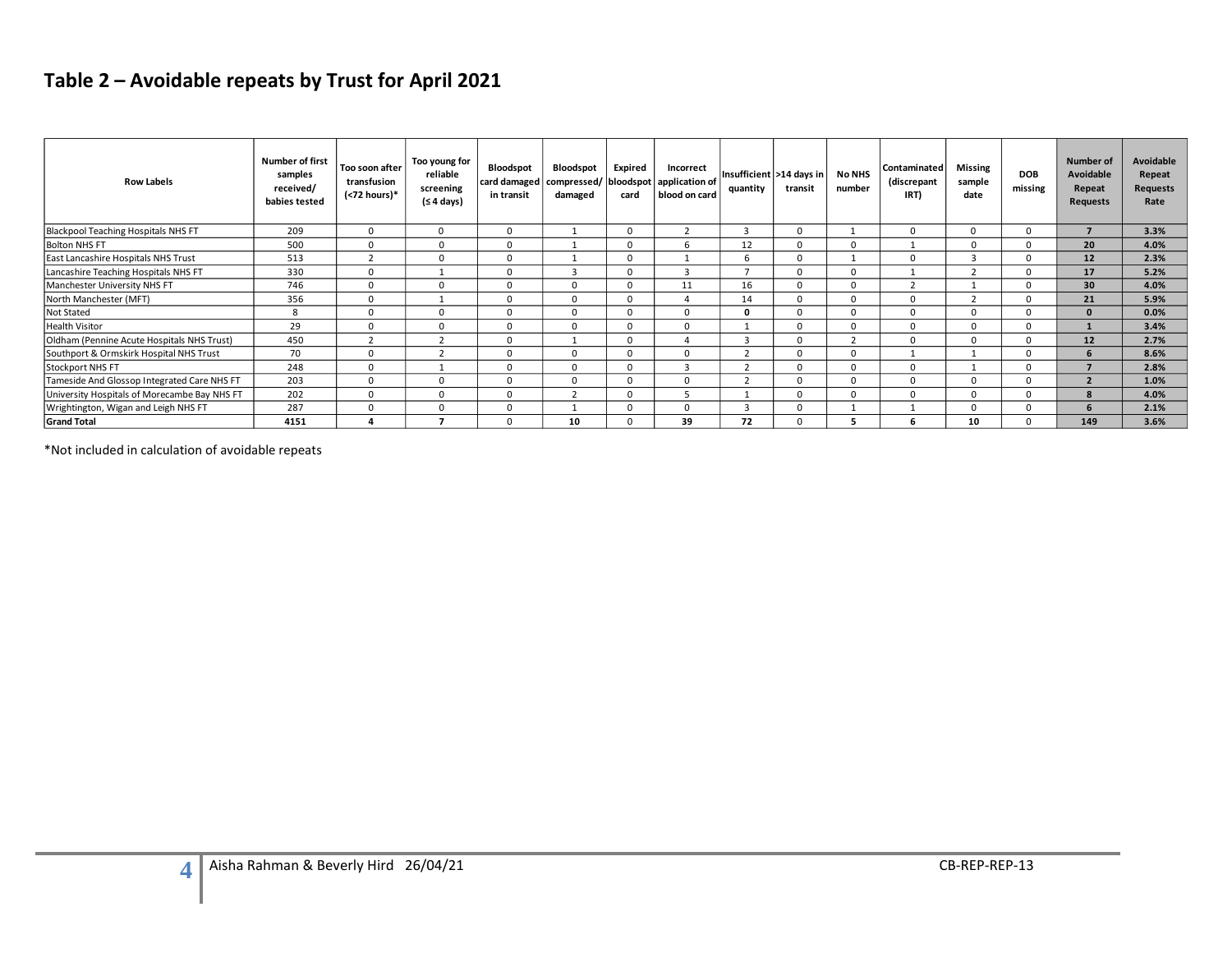# **Table 3 – Avoidable repeats by current hospital (in-patients) for April 2021**

| <b>Current Hospital</b>             | Number of first<br>samples<br>received/<br>babies tested | Too soon<br>after<br>transfusion<br>(<72 hours)* | (≤ 4 days)     | transit | Too young Damaged in Compressed<br>/ Damaged | <b>Expired</b><br>card | Incorrect<br>application<br>of blood | quantity | Insufficient   >14 days in<br>transit | <b>No NHS</b><br>number | Contaminated<br>(discrepant IRT) | <b>Missing</b><br>sample<br>date | <b>DOB</b><br><b>Missing</b> | Number of<br>Avoidable<br>Repeat<br>Requests | Avoidable<br>Repeat<br><b>Requests</b><br>Rate |
|-------------------------------------|----------------------------------------------------------|--------------------------------------------------|----------------|---------|----------------------------------------------|------------------------|--------------------------------------|----------|---------------------------------------|-------------------------|----------------------------------|----------------------------------|------------------------------|----------------------------------------------|------------------------------------------------|
| <b>Burnley General Hospital</b>     | 39                                                       | $\overline{2}$                                   | 0              |         | 0                                            | 0                      |                                      |          | $\Omega$                              | 0                       | 0                                |                                  | 0                            | $\overline{\mathbf{3}}$                      | 7.7%                                           |
| Royal Bolton Hospital               | 57                                                       | $\Omega$                                         | $\Omega$       | O       | $\Omega$                                     | $\Omega$               | 5                                    |          | $\Omega$                              | $\Omega$                | $\mathbf{1}$                     | 0                                | 0                            | $\overline{\phantom{a}}$                     | 12.3%                                          |
| Blackpool Victoria Hospital         | 16                                                       | 0                                                | $\Omega$       | ŋ       | $\Omega$                                     | $\Omega$               | $\Omega$                             | $\Omega$ | $\Omega$                              | $\Omega$                | 0                                | 0                                | U                            | $\Omega$                                     | 0.0%                                           |
| <b>Furness General Hospital</b>     | 5                                                        | 0                                                | $\Omega$       | O       | $\Omega$                                     | $\Omega$               | $\Omega$                             | $\Omega$ | $\Omega$                              | $\Omega$                | $\mathbf 0$                      | 0                                | 0                            | <sup>n</sup>                                 | 0.0%                                           |
| North Manchester General Hospital   | 21                                                       | $\mathbf 0$                                      | $\Omega$       | 0       | $\Omega$                                     | $\Omega$               | $\mathbf 0$                          | $\Omega$ | $\Omega$                              | $\Omega$                | $\mathbf 0$                      | 0                                | $\Omega$                     | $\Omega$                                     | 0.0%                                           |
| Not in hospital                     | 3719                                                     | $\mathbf 0$                                      | $\overline{ }$ |         | 10                                           | $\Omega$               | 19                                   | 59       | $\Omega$                              |                         |                                  | q                                | O                            | 113                                          | 3.0%                                           |
| Ormskirk & District General         | $\Delta$                                                 | 0                                                | $\Omega$       | 0       | 0                                            | 0                      | 0                                    |          | $\Omega$                              | 0                       | 0                                | 0                                | 0                            |                                              | 25.0%                                          |
| Royal Albert Edward Infirmary       | 23                                                       | 0                                                | 0              | O       | 0                                            | $\Omega$               | $\mathbf 0$                          | $\Omega$ | $\Omega$                              | 0                       | $\mathbf 0$                      | 0                                | 0                            |                                              | 0.0%                                           |
| Royal Blackburn Hospital            | $\overline{2}$                                           | 0                                                | $\Omega$       | O       | 0                                            | $\Omega$               | $\mathbf 0$                          | $\Omega$ | $\Omega$                              |                         | $\mathbf 0$                      | 0                                | 0                            |                                              | 50.0%                                          |
| Royal Lancaster Infirmary           | 12                                                       | 0                                                | $\Omega$       |         | $\Omega$                                     | $\Omega$               | 0                                    | $\Omega$ | $\Omega$                              | $\Omega$                | $\Omega$                         | 0                                | 0                            | o                                            | 0.0%                                           |
| Royal Manchester Childrens Hospital | $\overline{2}$                                           | 0                                                | $\Omega$       |         | 0                                            | $\Omega$               | 0                                    |          | <sup>0</sup>                          | 0                       | 0                                | 0                                | 0                            |                                              | 50.0%                                          |
| Royal Oldham Hospital               | 43                                                       | $\overline{2}$                                   | $\Omega$       |         | $\Omega$                                     | 0                      | $\overline{2}$                       | 3        | $\Omega$                              | $\Omega$                | $\Omega$                         | 0                                | O                            |                                              | 11.6%                                          |
| Royal Preston Hospital              | 30                                                       | 0                                                | $\Omega$       |         | $\Omega$                                     | 0                      | $\overline{2}$                       |          | $\Omega$                              | $\Omega$                | $\mathbf 0$                      | $\Omega$                         | 0                            | $\mathbf{3}$                                 | 10.0%                                          |
| Stepping Hill Hospital              | 19                                                       | $\Omega$                                         | $\Omega$       | n       | $\Omega$                                     | $\Omega$               | -1                                   | $\Omega$ | $\Omega$                              | $\Omega$                | $\Omega$                         | 0                                | $\Omega$                     |                                              | 5.3%                                           |
| St Mary's Hospital, Manchester      | 108                                                      | 0                                                | 0              | 0       | 0                                            | 0                      | $\overline{ }$                       | $\Omega$ | 0                                     | 0                       | 0                                | 0                                | 0                            |                                              | 6.5%                                           |
| Tameside General Hospital           | 9                                                        | 0                                                | $\Omega$       |         | 0                                            | 0                      | 0                                    |          | $\Omega$                              | 0                       | 0                                | 0                                | 0                            |                                              | 11.1%                                          |
| Wythenshawe Hospital                | 42                                                       | 0                                                | $\Omega$       |         | $\mathbf 0$                                  | 0                      | $\overline{2}$                       |          | $\Omega$                              | $\Omega$                | $\mathbf 0$                      | 0                                | ŋ                            |                                              | 14.3%                                          |
| <b>Grand Total</b>                  | 4151                                                     | 4                                                |                |         | 10                                           | $\Omega$               | 39                                   | 72       | n                                     | 5                       | 6                                | 10                               | 0                            | 149                                          | 3.6%                                           |

\*Not included in calculation of avoidable repeats

**5**